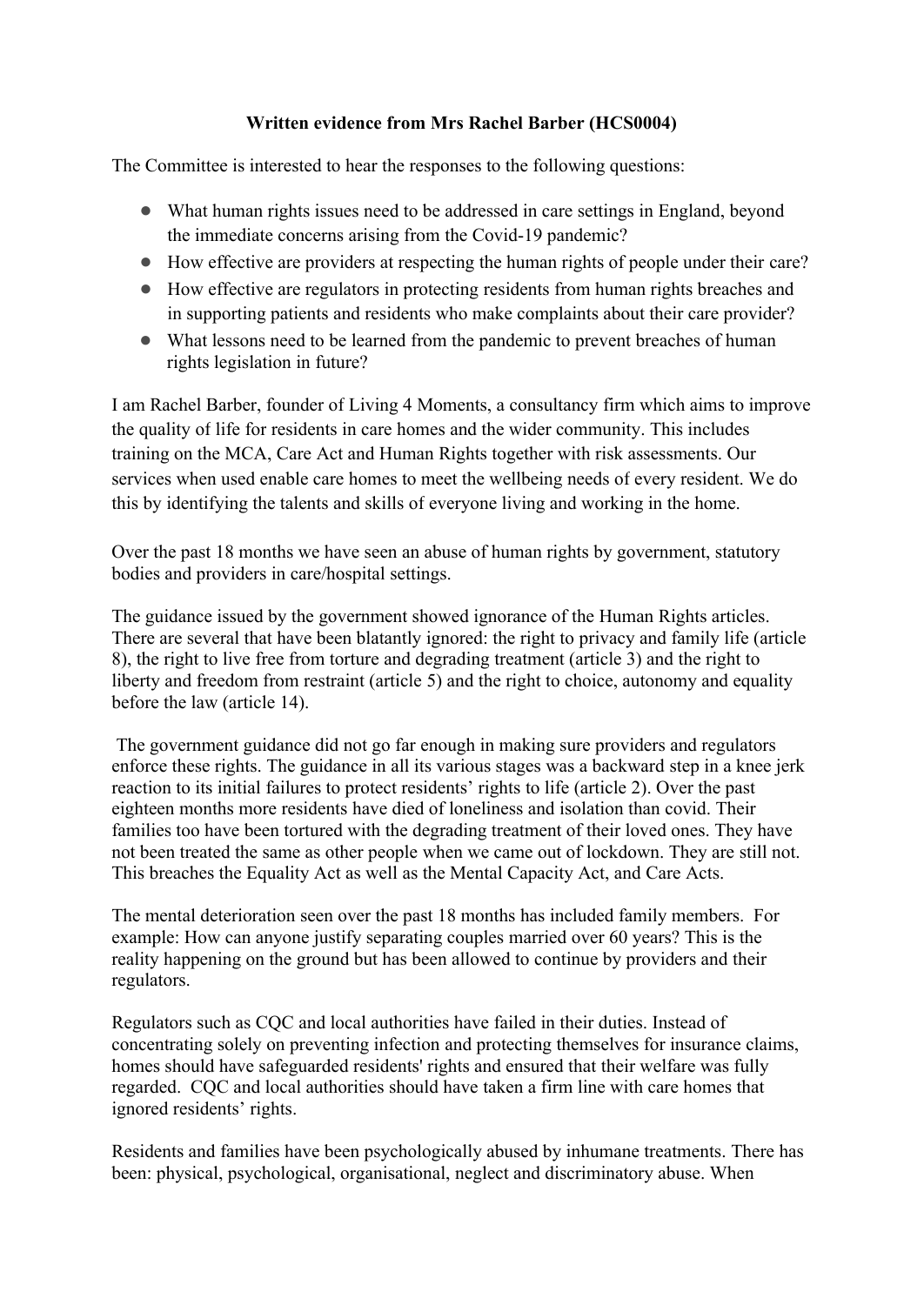individuals and groups (e.g. Rights for Residents, relatives groups, care right groups etc) have raised concerns with the CQC and Local Authority many families have faced the threat of their loved ones being evicted. Far too many providers have abused their power. Furthermore CQC and Local authorities and PHE have not done enough to ensure providers are listening and responding to residents' needs.

I know as a former care home manager that even with residents who are suffering from dementia it is possible from their behaviour to see whether they value the visits from their friends and family. We have absolutely no right to deny people what matters to them. Human Rights are the foundation for the MCA and the Care Act. **MCA is a framework for promoting human rights, choice and control.** The MCA provides the framework for all of us to enable individuals to make choices and take control. Yet the MCA and Human Rights Act have been ignored and overlooked by far too many professionals. We do not need a law to say **visiting is a right** but more needs to be done to ensure people in power understand the laws which underpin residents' rights and are held accountable when they ignore them. Regulators should not turn a blind eye to these serious failures in care.

For example, in May last year I reported to CQC my concerns about their blindness to the blatant abuse of MCA in care homes yet I have received no response from them. Even when I raised it again at NEC event recently (16th September) I was promised a response but to this day have received nothing back. Others have also tried and have been ignored by CQC and the local authority. Some people have risked evictions or even more abusive treatment of their loved ones when they have raised their concerns. This is wrong and is a form of abuse which should not be allowed. Homes which use the excuse "no longer meet the needs". should be investigated fully because too often it is just an excuse to move someone on whose family has criticised the management. Furthermore the denial of visiting leads to the physical and mental decline of residents seen in homes so the homes' actions are contributing to the resident's decline which they now say puts the resident beyond the home's ability to cope.

There have also been abuses with issuing DNAR with no consent. Again why is this not being investigated with the rigour and urgency required.

Lessons to be learned from the pandemic to avoid breaches of human rights:

- 1. Regulators, owners and staff need to understand and enforce the existing legislation more consistently. Make training on the legislation to regulators, statutory bodies and providers compulsory.
- 2. Value everyone for who they are as individuals with rights and wishes.
- 3. Respect and respond to suggestions made by people important to those individuals.
- 4. More accountability of owners who see homes as a property investment instead of for the homes they are for our most vulnerable. Residents no matter how frail, ill or disabled should have their views respected and heard. These homes are for the residents, not the owners or staff who work there.
- 5. More transparency in care homes on their rules. These rules have been downright bizarre and inhumane at times. Homes should be able to justify their actions because most homes who have imposed strict rules have not and are not justifiable.